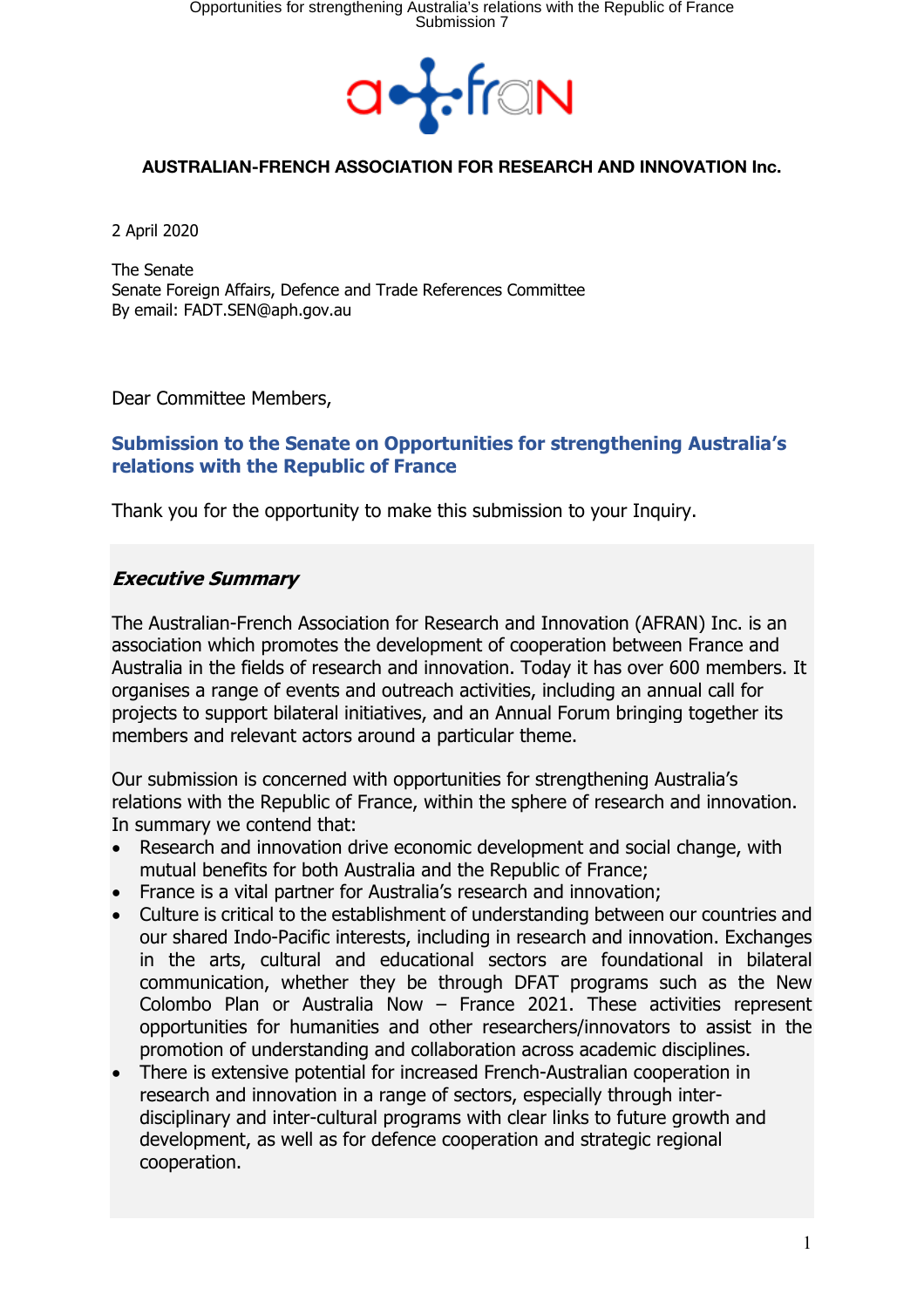

Based on the above, AFRAN proposes the following key recommendations:

- 1. Strengthening and expanding existing and new French-Australian research and industry collaborations, which can result in substantial benefits for Australia and the Republic of France, with lasting global impact in sectors including **energy, health, space economy, environmental technologies and management services, and AI and autonomous systems**.
- 2. Australian government support via policies and processes to develop relations between bilateral research communities and the EU, which will increase research and innovation partnerships and possibilities. This includes **co-funding for French and EU research schemes in bi-lateral priority areas**, and where they underly opportunities for French-Australian trade relationships.
- 3. Increasing collaboration on specific higher education schemes, including **supporting Australian students to undertake industrial work placements and joint ('co-tutelle') PhDs with French companies and laboratories**, to ensure Australians gain vital skills for future industry and technologies. This is also a specific way in which defence cooperation can be supported, including for the *Strategic Partnering Agreement signed in 2018 for* the Future Submarine Program

# **1. Background on AFRAN**

The Australian-French Association for Research and Innovation (AFRAN) Inc. actively promotes the development of cooperation between France and Australia in the areas of research and innovation. Today it has over 600 members. It organises an annual call for projects to support bilateral initiatives, and a Forum bringing together its members and relevant actors around a particular theme. The Association's goals are to provide Australian and French researchers, R&D managers, industry players, innovators and policy makers with frameworks to enable collaboration, cooperation, innovation and transformative thinking beyond the capability of individuals. AFRAN provides tools to initiate and grow bilateral research collaboration and bilateral innovation with global impact.

With nine scientific communities<sup>1</sup> in a range of key areas, AFRAN represents an extensive network of experts and existing collaborations in fields of particular relevance to Australian-French relations. These priority areas include energy (1); advanced manufacturing (2); space and remote sensing (3); Internet of Things (4); health and medical science (5); defence (6); Industry 4.0 (7); environment, agriculture and sustainable development of communities (8); and culture and governance in Oceania (9). AFRAN actively supports the up-scaling and out-scaling

<sup>1</sup> https://www.afran.org.au/scientific-communities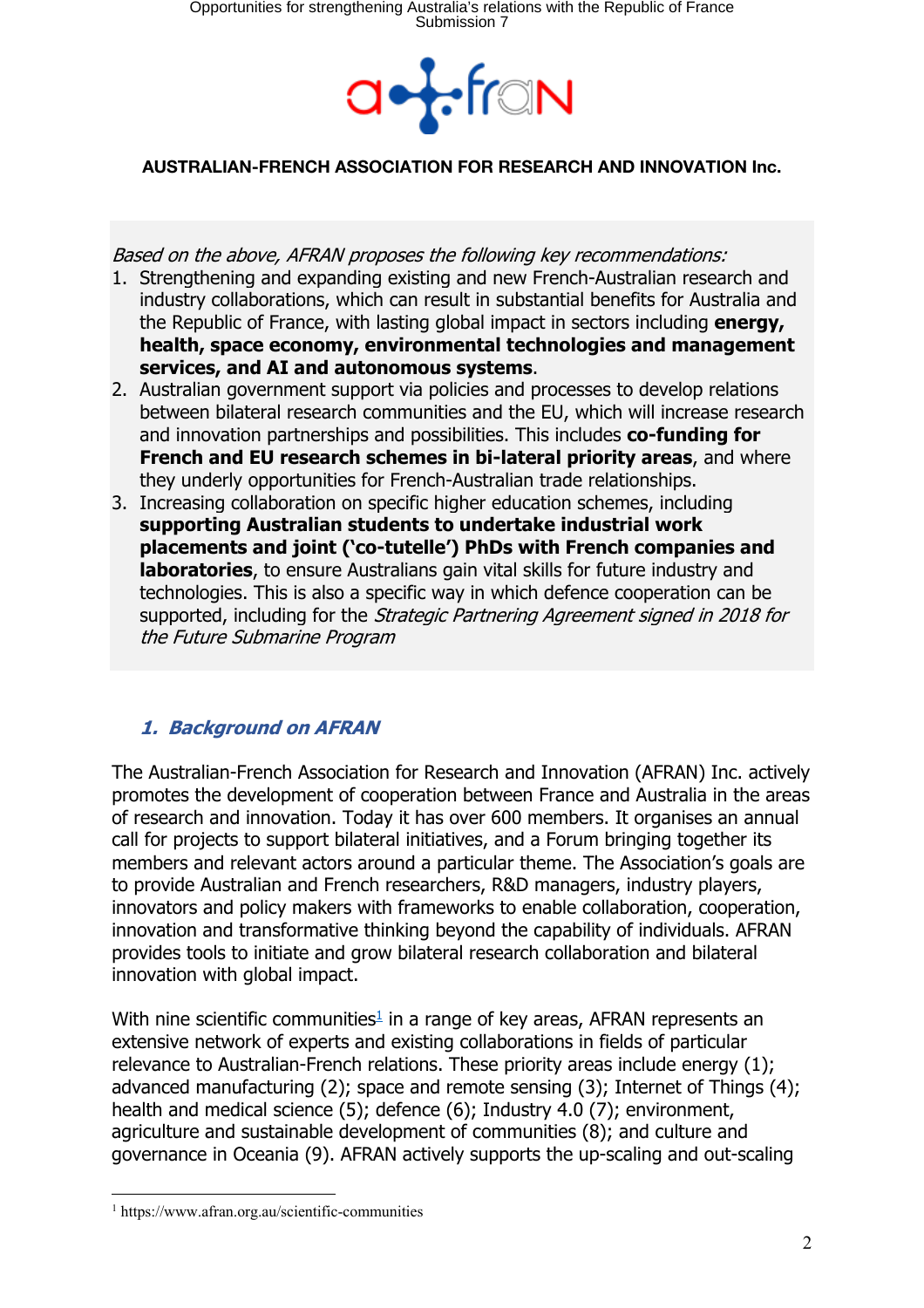

of French and Australian research and innovation relationships, for the benefit of both our countries, and the world. AFRAN is thus well positioned to outline opportunities for strengthening Australia's relations with the Republic of France, to which this submission now turns.

# **Australian-French cooperation in research and innovation**

Australian-French relations are already well established in Research and Innovation development, in areas of key interest to market development. France has some of the biggest and most successful global businesses in certain sectors of the market, including aerospace, defence and water management as examples. France is indeed one of the key drivers of the entire European research and innovation ecosystem and thus one of the most important partners for Australians who have a desire to collaborate in EU research and innovation programs.

There is strong political support for cooperation in research, innovation and higher education from both nations. The French Minister of Higher Education's visit to Australia in February 2019 resulted in 25 agreements of research and training<sup>2</sup> collaboration being signed, demonstrating the existing desire for bilateral research and innovation cooperation. Australia's research institutions are considered an attractive partner for France's National Centre for Scientific Research (CNRS)<sup>3</sup>, due to the quality of Australia scientific research.

Australia and France support both a comprehensive approach to address common scientific and societal challenges, mobilizing the whole higher education, research and innovation continuum. The France-Australia roadmap for science & innovation is currently being drafted. Thematic priorities include health, energy and materials, environment and agriculture, industry 4.0, and space. Within the research domain, there is a growing number of co-publications. There were 3 650 publications in 2019 that involved at least one French and one Australian institution. An increase of 8% since 2018 (3190) and 51% since 2015 (2400). There are also a growing number of strategic partnerships between research intensive universities:

- Paris Sciences et Lettres / Australian National University (with PSL representative based in Canberra); cooperation in astronomy, space domain awareness, laser communications, policy analytics for the environment and security, and economics and management.
- Paris-Saclay / University of Queensland; cooperation in aerospace engineering, hypersonic research.
- Sorbonne University / Sydney University (signed in October 2019); cooperation in climate/environment, artificial intelligence.

<sup>2</sup> https://au.ambafrance.org/Visite-en-Australie-de-la-Ministre-de-l-Enseignement-superieur-de-la-Recherche <sup>3</sup> https://www.abc.net.au/news/2019-02-28/france-hoping-to-build-australian-ties-after-subs-deal/10853362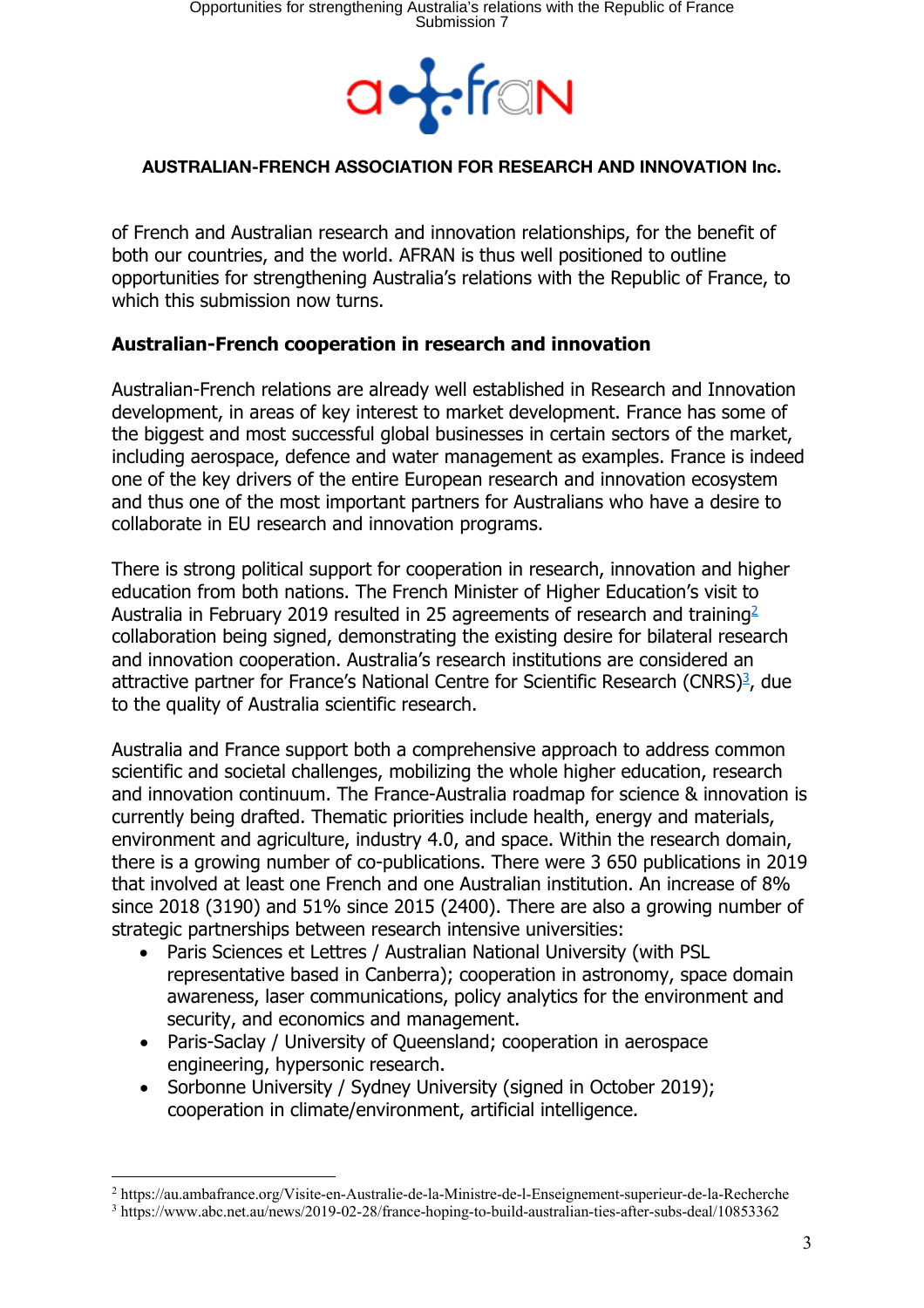

### **2. Increasing bilateral trade and investment, including future growth areas for exports and imports, in:**

- i. Energy
- ii. Health
- iii. Space economy
- iv. Environmental technologies and management services
- v. AI and autonomous systems

Key areas of interest for **increasing bilateral trade and investment, including future growth areas for exports and imports, include the energy sector, space** research and collaboration, and skills exchange particularly for Australians to train in key future skills required for artificial intelligence and autonomous systems.

**Energy sector -** Future growth areas for bilateral trade and investment exist within the energy sector, an area of increasing interest and opportunity for both Australia and France. French-Australian research and innovation in the Energy sector has unprecedented room for innovation and new market opportunities. By strengthening and expanding existing and new French-Australian research and industry collaborations, such a cooperation can generate substantial benefits for Australia and the Republic of France, with global impact.

Existing successful bilateral cooperation and business opportunities are already evident in the energy sector. The 2017 Australian Investment Awards nominated French energy company Neoen's \$1 billion worth of investments in renewable energy projects in Australia, including a 20-year investment in the Renewable Energy Skills Centre of Excellence at the Canberra Institute of Technology<sup>4</sup>. Evidence such as this highlights a strong basis from which future investment, trade and cooperation may be developed.

Specific areas of strategic importance for bilateral cooperation in research and innovation within the energy and material sector include energy storage, renewable energy, hydrogen, electrical engineering and smart systems. These areas were outlined and discussed with prominent and high-level French and Australia academy and industry partners at the inaugural French-Australian Energy symposium in  $2018<sup>5</sup>$ , initiated by AFRAN.

AFRAN has been working to enable new mechanisms to strengthen scientific cooperation between France and Australia in the energy sector. One concrete outcome of this work is the International Research Network FACES: French-

<sup>4</sup> https://www.exportawards.gov.au/neoen-france 5

https://au.ambafrance.org/IMG/pdf/flyer\_energy\_symposium.pdf?11883/21734c38272ea273ad737b5c3b813df8 d9f5e243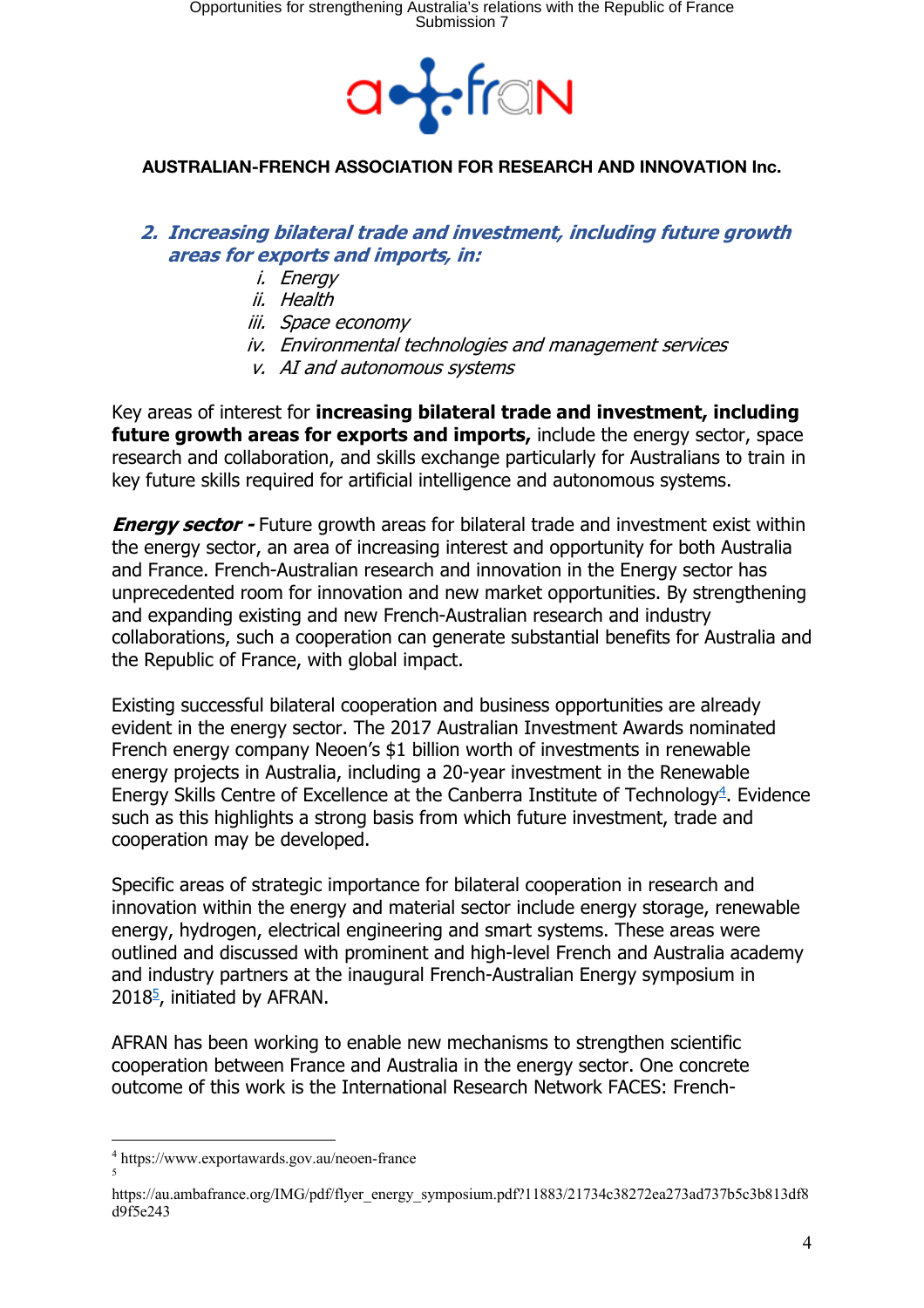

Australian Research Network on Conversion and Energy Storage<sup>6</sup> for stand-alone & maritime applications, which was to be officially launched on the 26 of May 2020 at UNSW Sydney7. IRN-FACES aims to frame the scientific bilateral collaboration on energy materials and integrated systems. Such investment and collaboration in research and innovation highlights a concrete example of the powerful bilateral relations the two countries currently enjoy and demonstrates the importance of research and innovation leading to economic development for Australia.

**Health sector –** Strong potential for large investment in Australia-France cooperation in the health sector exists, including with public-private partnerships.

Firstly, building on existing cooperation in the Infectious diseases area with potential for global impact (e.g. HBV and other viral infections) presents a particularly timely and relevant area for increased cooperation. Secondly, personalised oncology, the combination of genomics with phenotypic/functional characterisation to personalise cancer treatment, is a further area of large potential. In this area, the strong industrial connections and the ability to lead clinical trials efficiently and in a timely manner (e.g. University of Melbourne/Victorian Comprehensive Cancer Centre/Illumina) are a major Australian strength, meaning that Australia could play a leadership role. France is currently investing large amounts of money in genomics for medical use, and this would have strong positive impacts on other medical fields, as cancer research is currently leading in this space. Thirdly, incorporating digital technology and artificial intelligence in the clinical decision-making process (from primary to tertiary care) and in the research training space, presents a key area for investment and partnerships.

Other important areas with far reaching public health impacts, though less likely to attract immediate investment from the private sector, are as follows:

- Decision analytics and big data analysis to map the effectiveness of mental health services in France and Australia.
- Common interest in Health issues surrounding communities of the Pacific/Indian ocean areas. Further engagement is needed in this field, for example to support health care services for indigenous, rural and remote areas (e.g. New Caledonia and Pacific Islands).

**Cooperation for expanding the space economy -** With the Australian government predicting Australia's space economy to triple in size by 2030, reaching \$12 billion and creating an additional 20,000 jobs<sup>8</sup>, **bilateral cooperation in research and innovation in the space economy is a unique opportunity for both nations for trade and investment**.

<sup>6</sup> https://www.afran.org.au/single-post/2020/02/13/The-International-Research-Network-FACES

<sup>7</sup> Now likely delayed until February 2021 due to COVID-19 impacts.

<sup>8</sup> https://www.itnews.com.au/news/space-institute-lifts-off-at-anu-514359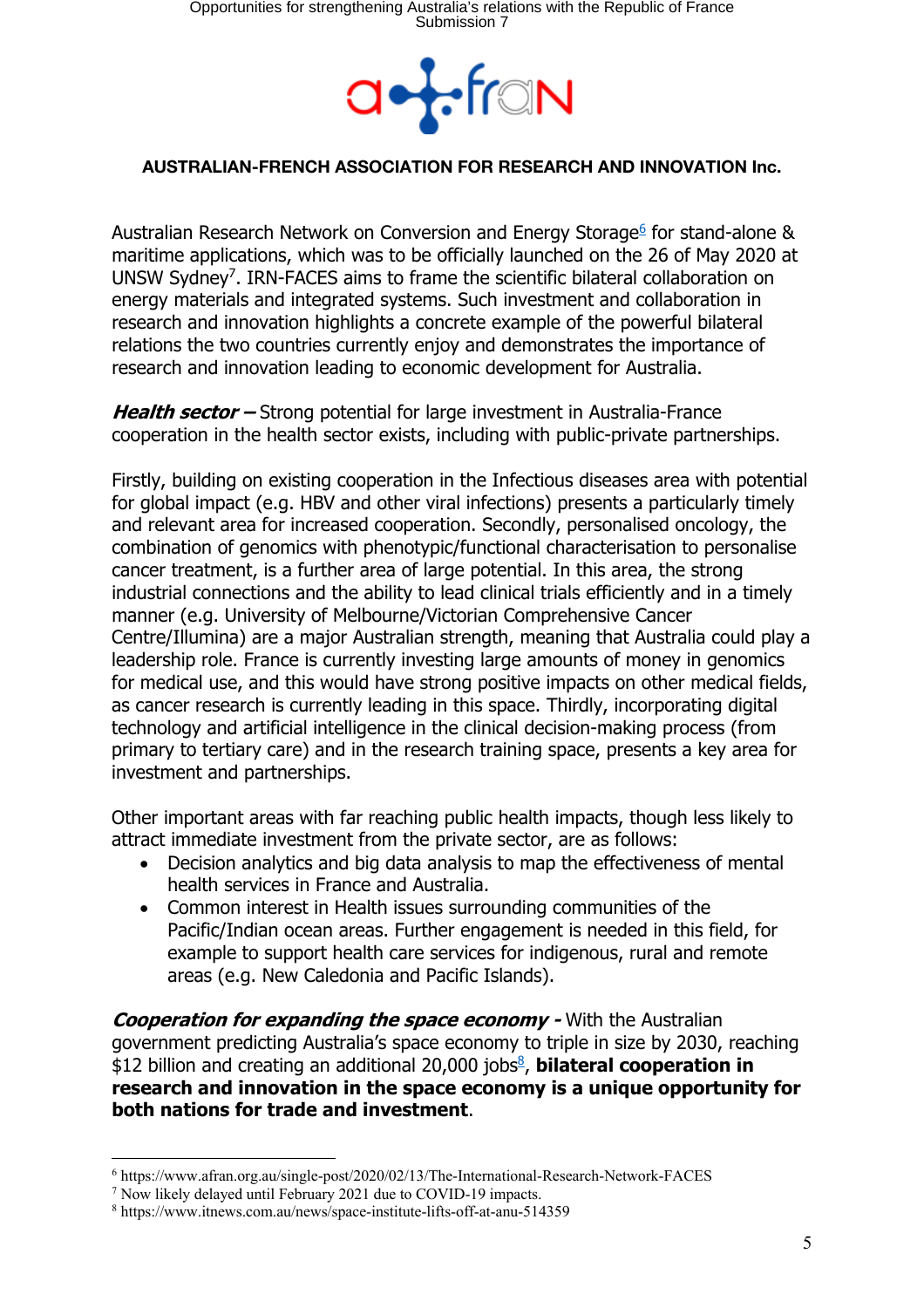

Bilateral cooperation in space research and innovation is already present in Australia. Research and innovation collaborations have developed marketable technologies, for example space mission's software development developed by UNSW harnessing the expertise of the French Space Agency<sup>9</sup>. Further research collaborations exist, for example the recently signed MoU between the Australian National University (ANU) and French National Space Agency (CNES) which supports and implements cooperative activities in space, focusing on quantum communications, optical communications and earth observations $\frac{10}{2}$ .

Expanding research and innovation in this sector directly supports the growing space economy. ANU's new InSpace Institute, as well as the CRC SmartSat, facilities which bridge academy and industry $1/2$ , highlight the importance of investing in research and innovation as a pathway for future growth and development. French-Australian bilateral cooperation in space R&D and space economy has great potential as a future growth area.

**Environmental technologies and management services** - Strategic bilateral cooperation in existing fields of environmental sensors and high-speed data transmitters<sup>12</sup> demonstrates the existing possibilities for scaling-up and out research and innovation partnerships within future growth areas of environmental and agricultural technologies. There are long-term partnerships in water management, climate change adaptation and agriculture between INRAE, CIRAD, AgroParisTech, CSIRO and multiple Australian universities including ANU, UTS, UNSW, UQ and the University of Adelaide, including those working in the Pacific Islands. With some of the largest companies in the world in water, environmental management and agrifood business, France has a thriving industrial research and development complex that presents significant opportunities for future cooperation, including through industry-based PhDs and joint research and innovation labs.

**AI and autonomous systems -** A future in which a wide range of industries use artificial intelligence and autonomous systems is already upon us, and Australia needs to skill up in order to ensure the country maintains a competitive advantage in the global market. Considering the rapid technological change currently taking place, **French-Australian cooperation in higher education and skills training represents a unique opportunity for both nations.** Such collaboration can be of vital importance to address the skills shortages Australia is currently facing<sup>13</sup>, including in advanced mathematics and statistics, cyber security, robotics, artificial intelligence and machine learning, and data management and analysis.

<sup>9</sup> https://stories.scienceinpublic.com.au/2019/mission-design-at-rocket-speed/

<sup>10</sup> https://www.itnews.com.au/news/anu-teams-up-with-french-space-agency-research-powerhouses-519934

<sup>11</sup> https://www.itnews.com.au/news/space-institute-lifts-off-at-anu-514359

<sup>12</sup> https://stories.scienceinpublic.com.au/2019/making-light-work/

<sup>13</sup> https://www.industry.gov.au/data-and-publications/australias-tech-future/skills/where-do-we-need-to-focusour-attention-in-skills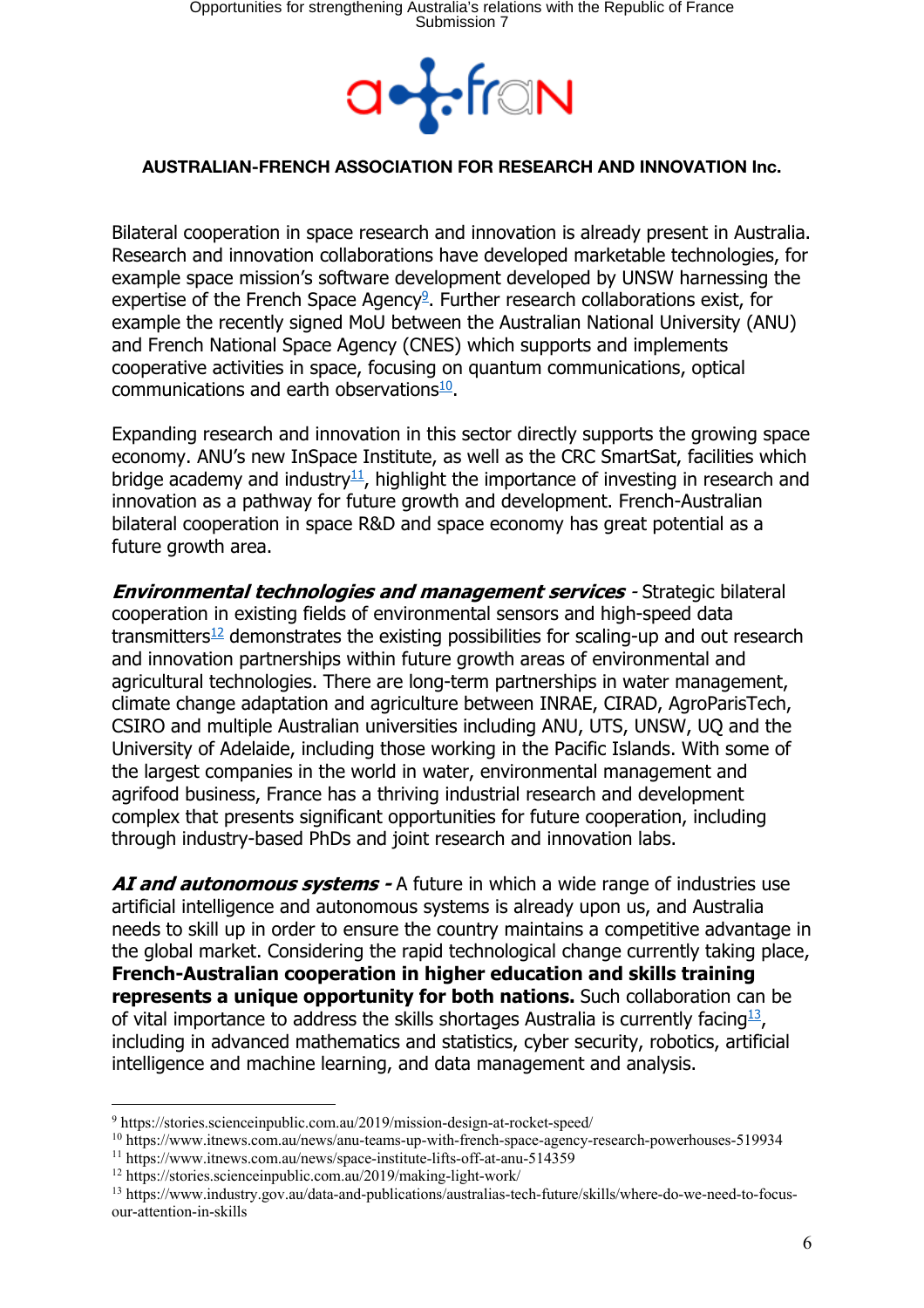

The Nicolas Baudin "Internships in France" initiative $14$  is just one example in which bilateral cooperation supports Australian skills and French industry ties. The internship scheme allows Australian students the opportunity to undertake a research internship at a French host university in collaboration with an industry partner, connecting Australian research and French industry.

This initiative is of particular interest to **enhancing defence cooperation**, with the recent announcement to establish the new OzCean Technocampus, 'an international research laboratory to push naval and maritime innovation in Australia'. The Technocampus is to be founded in Adelaide by France's Naval Group and the key French national science research organization CNRS together with 14 Australian companies, universities, R&D institutes and various government bodies'15. Research and innovation on artificial intelligence and autonomous systems will take place at the campus, and Naval Group will also fund students to participate in the Nicolas Baudin "Internships in France" initiative $16$  to support skills and research cooperation between the two nations.

### **3. Enhancing political, security and defence cooperation, including through initiatives such as the Joint Statement of Enhanced Strategic Partnership between Australia and France signed in 2017, and the Strategic Partnering Agreement signed in 2018 for the Future Submarine Program**

Supporting Australian students to undertake Industry PhDs in France is a specific measure Australia can take to increase collaboration for the **Strategic Partnering Agreement signed in 2018 for the Future Submarine Program** and beyond. **These could be as full French programs** or under joint 'co-tutelle' PhDs with an Australian university partner.

Industry-based PhDs are practice-orientated doctoral programmes in France and represent a specific model of higher education that supports close cooperation between the education and the labour market. French industrial PhDs are regulated and defined in legislation and aimed to foster public-private research partnerships $17$ . One clear benefit of such a model, that does not exist in Australia, is that students gain specific skills needed for the labour market. Such an effort will support Australian's to gain industry specific skills, and more directly, relevant and important skills to ensure the success of the Future Submarine Programme and initiatives in other research and innovation sectors, including those specifically highlighted above. Specifically, almost a third of all industrial PhDs (under the 'CIFRE' scheme) are for

<sup>14</sup> https://au.ambafrance.org/Nicolas-Baudin-Program-Internships-in-France-initiative

<sup>15</sup> https://www.defensenews.com/global/europe/2019/02/27/france-australia-deepen-naval-research-ties-inwake-of-submarine-deal/

<sup>16</sup> https://au.ambafrance.org/Nicolas-Baudin-Program-Internships-in-France-initiative

<sup>17</sup> https://www.universityworldnews.com/post.php?story=20131210130327534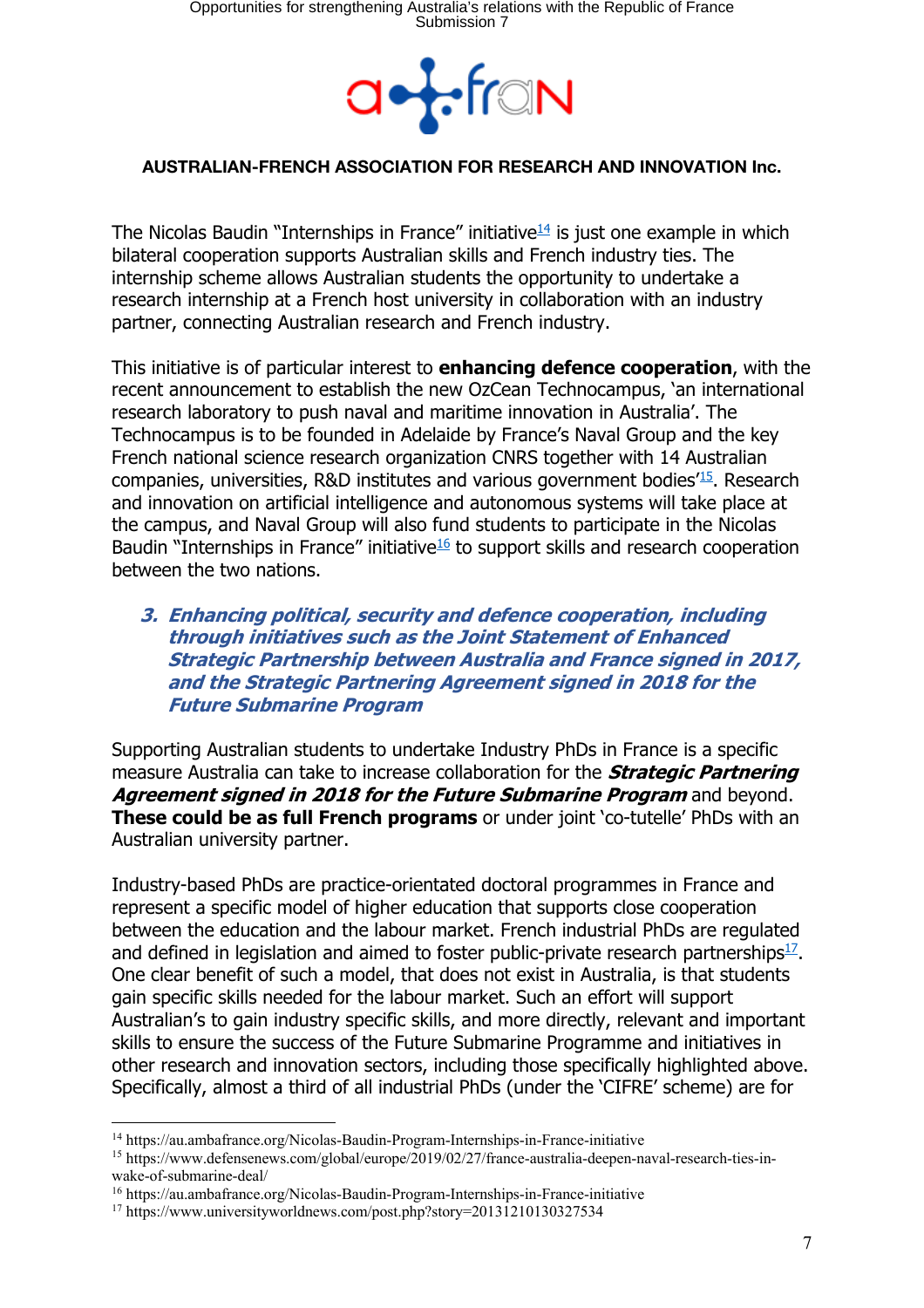

social scientists, as the future of business and technology has a fundamental need for knowledge of human factors and societal functioning. This could be a valuable area of cooperation for Australia beyond STEM graduates, and provide lessons for expanding Australian industry-based PhD training programs.

# **4. Options for enhancing strategic cooperation, including in the Indo-Pacific region and through multilateral fora**

Bilateral research and innovation cooperation represent clear **options for enhancing strategic cooperation in the Indo-Pacific region,** with examples of such cooperation already evident. Examples of French-Australian cooperation through **multilateral fora** are evident in environmental research in the fields of water, climate change adaptation, coral reef and fish stocks, amongst others. There is active research work undertaken in the Pacific region. Much of this has been documented by the PACE-Net Plus project, including the institutions involved. PACE-Net Plus was the second project funded by the European Commission $\frac{18}{10}$  to further bi-regional science, technology and innovation (ST&I) cooperation between the South Pacific island nations and the European Union.

Examples of cooperation relevant to strategic regional cooperation can be found in environmental sciences. Recently, French and Australian researchers working in New Caledonia have found 50 species of coral that thrive in climate change–like conditions<sup>19</sup>. Such research not only has important ties for bilateral and indeed multilateral cooperation in the region and future tourism prospects, but also offers lessons for Australia and global management of reefs and fish stocks and markets in the context of predicted climatic change.

Currently AFRAN is in the active development of an Oceania hub of the Association that will help support research and innovation with researchers and innovators not only in the French Overseas Territories, but with regional organisations like the Pacific Community and SPREP, as well as Australian and French-based members with interest in Oceania. **AFRAN's work facilitating community building for research and innovation collaboration over the coming years in the region will be invaluable for enhancing strategic cooperation.** 

**5. Australian engagement with intergovernmental organisations headquartered in France including the Organisation for Economic Co-operation and Development (OECD) and the United Nations Educational, Scientific and Cultural Organization (UNESCO)**

Australia has a long history of strong contributions to intergovernmental organisations headquartered in France, many of which stem from the academic

<sup>18</sup> https://www.afran.org.au/research-in-the-pacific

<sup>19</sup> https://stories.scienceinpublic.com.au/2019/reef-rescue/